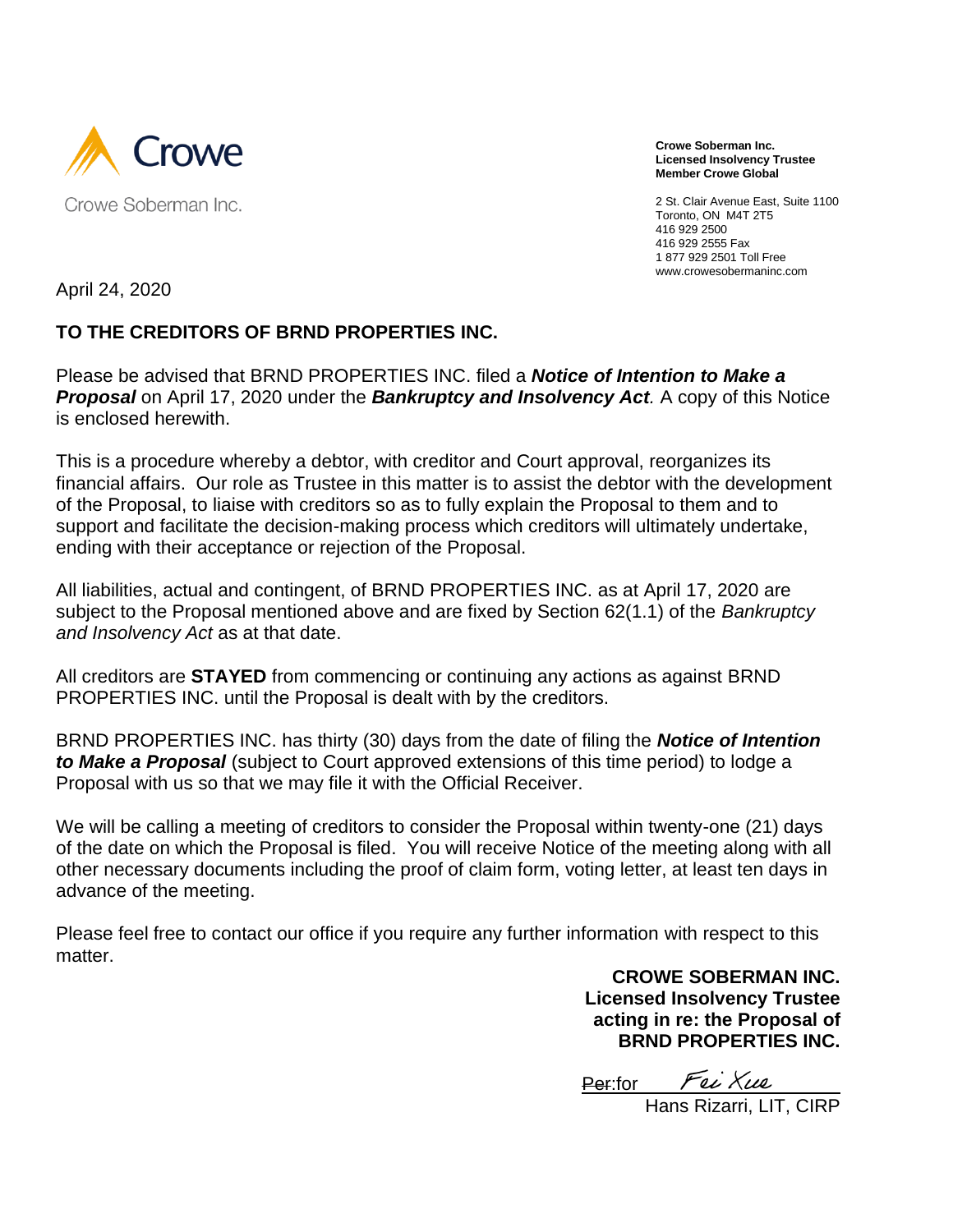

District of Ontario Court No. 31-2639615 Estate No. 31-2639615

Division No. 10 - Peterborough

In the Matter of the Notice of Intention to make a proposal of:

> **BRND PROPERTIES INC.** Insolvent Person

### **CROWE SOBERMAN INC.**

Licensed Insolvency Trustee

Date of the Notice of Intention: April 17, 2020

#### CERTIFICATE OF FILING OF A NOTICE OF INTENTION TO MAKE A PROPOSAL Subsection 50.4 (1)

I, the undersigned, Official Receiver in and for this bankruptcy district, do hereby certify that the aforenamed insolvent person filed a Notice of Intention to Make a Proposal under subsection 50.4 (1) of the Bankruptcy and Insolvency Act.

Pursuant to subsection 69(1) of the Act, all proceedings against the aforenamed insolvent person are stayed as of the date of filing of the Notice of Intention.

Date: April 20, 2020, 11:18

E-File/Dépôt Electronique **Contract Electronique** Contract Electronic entre Contract Electronic entre Contract Electronic entre Contract Electronic entre Contract Electronic entre Contract Electronic entre Contract Electro

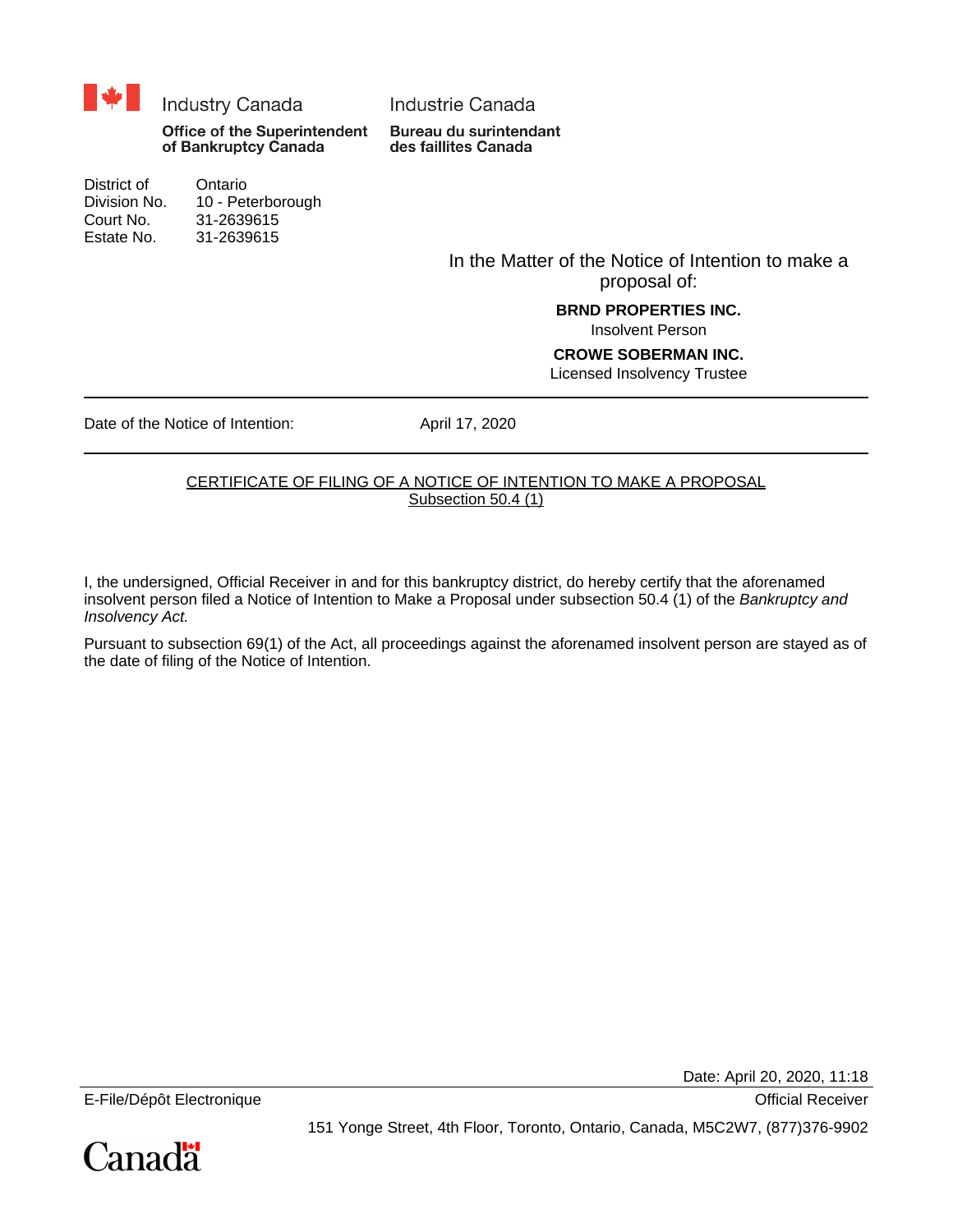District of: Division No. Court No. Estate No.

Ontario

09 - Toronto

- FORM 33 -Notice of Intention To Make a Proposal (Subsection 50.4(1) of the Act)

### In the matter of the proposal of **BRND PROPERTIES INC.** of the Town of Uxbridge, in the Regional Municipality of Durham in the Province of Ontario

Take notice that:

- 1. I, BRND PROPERTIES INC., an insolvent person, state, pursuant to subsection 50.4(1) of the Act, that I intend to make a proposal to my creditors.
- 2. Crowe Soberman Inc., LIT of 2 St. Clair Ave East, Suite 1100, Toronto, ON, M4T 2T5, a licensed trustee, has consented to act as trustee under the proposal. A copy of the consent is attached.
- 3. A list of the names of the known creditors with claims of \$250 or more and the amounts of their claims is also attached.
- 4. Pursuant to section 69 of the Act, all proceedings against me are stayed as of the date of filing of this notice with the official receiver in my locality.

Dated at the City of Toronto in the Province of Ontario, this 17th day of April 2020.

**BRND PROPERTIES INC. Insolvent Person** 

To be completed by Official Receiver:

**Filing Date** 

**Official Receiver**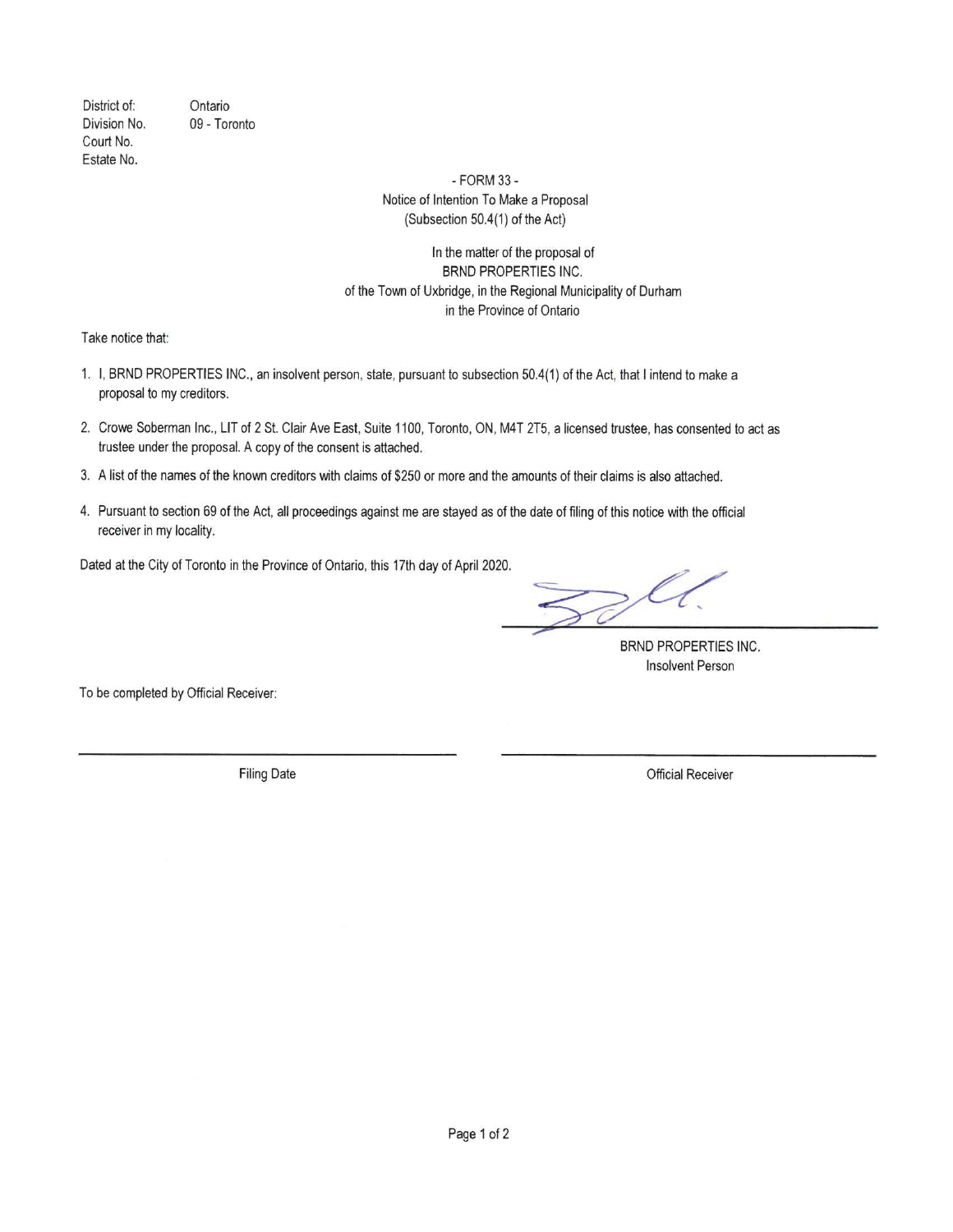District of: Division No. Court No. Estate No.

Ontario 09 - Toronto

> - FORM 33 -Notice of Intention To Make a Proposal (Subsection 50.4(1) of the Act)

### In the matter of the proposal of BRND PROPERTIES INC. of the Town of Uxbridge, in the Regional Municipality of Durham in the Province of Ontario

| List of Creditors with claims of \$250 or more.            |                                      |          |              |  |  |
|------------------------------------------------------------|--------------------------------------|----------|--------------|--|--|
| Creditor                                                   | Address                              | Account# | Claim Amount |  |  |
| RBC Royal Bank c/o<br>BankruptcyHighway.com<br>Razel Bowen | PO Box 57100<br>Etobicoke ON M8Y 3Y2 |          | 1,273,897.26 |  |  |
| Total                                                      |                                      |          | 1,273,897.26 |  |  |

BRND PROPERTIES INC. Insolvent Person

Page 2 of 2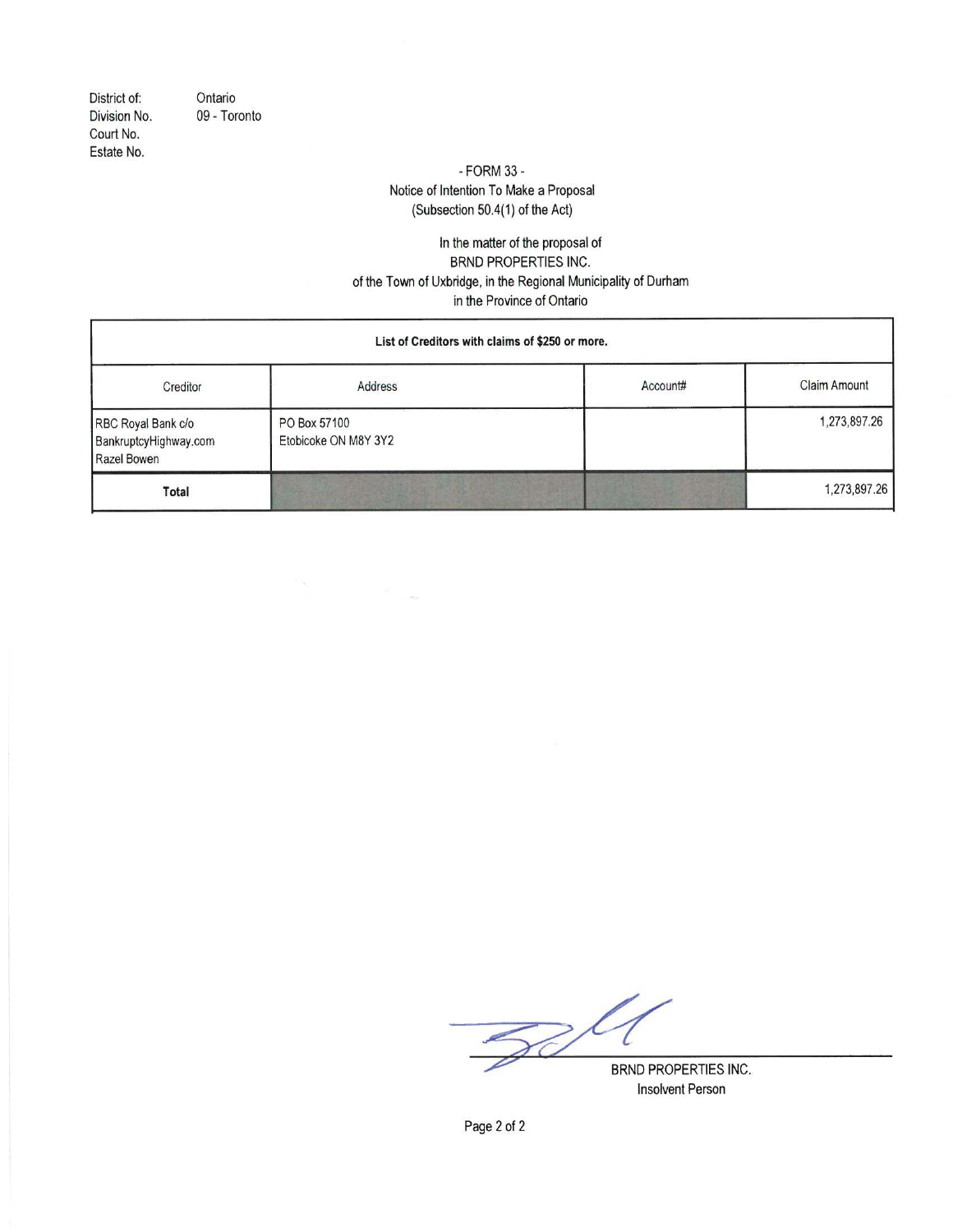Court No: 31-2639615 Estate No: 31-2639615

# *ONTARIO* **SUPERIOR COURT OF JUSTICE IN BANKRUPTCY AND INSOLVENCY**

### **NOTICE OF STAY OF PROCEEDINGS**

### **NOTICE OF INTENTION TO MAKE A PROPOSAL**

### **In the matter of the proposal of BRND PROPERTIES INC. of the Town of Uxbridge, in the Regional Municipality of Durham in the Province of Ontario**

**TAKE NOTICE THAT BRND PROPERTIES INC.** has filed a "*Notice of Intention to make a Proposal*" with the Official Receiver on April 17, 2020, a copy of which is attached.

And further take Notice that under Section 69.1(a) of the *Bankruptcy and Insolvency Act (Canada)***:**

*"No creditor has any remedy against the insolvent person or the insolvent person's property, or shall commence or continue any action, execution or other proceedings for the recovery of a claim provable in Bankruptcy"….*

And that under Section 69.1(b):

*No provision of a security agreement between the insolvent person and a secured creditor that provides, in substance, that on*

- *i) the insolvent person's insolvency,*
- *ii) the default by the insolvent person of an obligation under the security agreement, or*
- *iii) the filing by the insolvent person of a notice of intention under Section 50.4*

*"the insolvent person ceases to have such rights to use or deal with assets secured under the agreement as the Debtor would otherwise have, has any force or effect"…*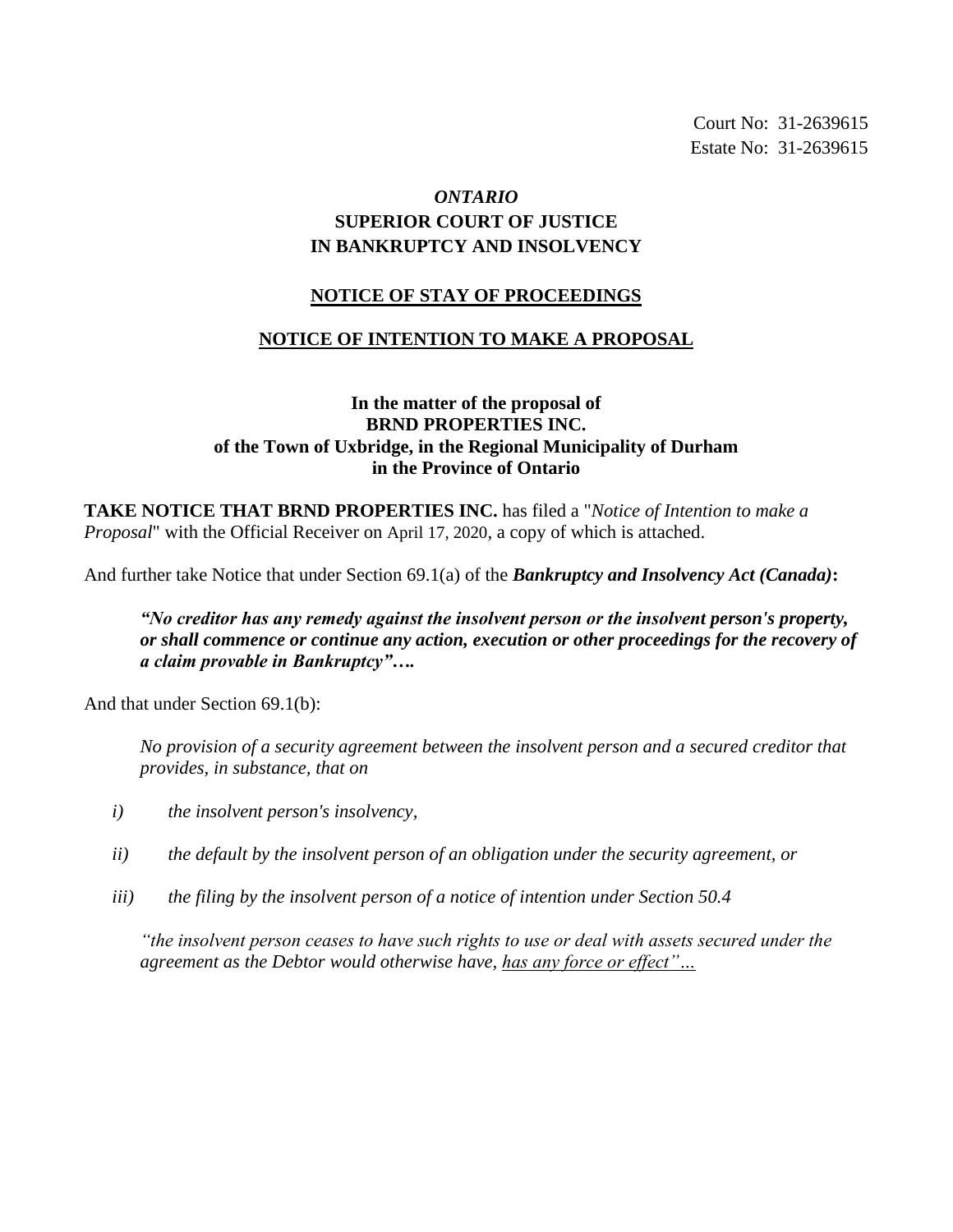## *ONTARIO* **SUPERIOR COURT OF JUSTICE IN BANKRUPTCY AND INSOLVENCY**

### **NOTICE OF STAY OF PROCEEDINGS**

#### **NOTICE OF INTENTION TO MAKE A PROPOSAL**

Dated at the City of Toronto, in the Province of Ontario, the 24th day of April, 2020

**CROWE SOBERMAN INC. Licensed Insolvency Trustee acting in re: the Proposal of BRND PROPERTIES INC.**

Per:for Fei Xue

Hans Rizarri, LIT, CIRP

This Stay of Proceedings will be in effect until the Proposal is dealt with by the creditors, or the insolvent person becomes bankrupt.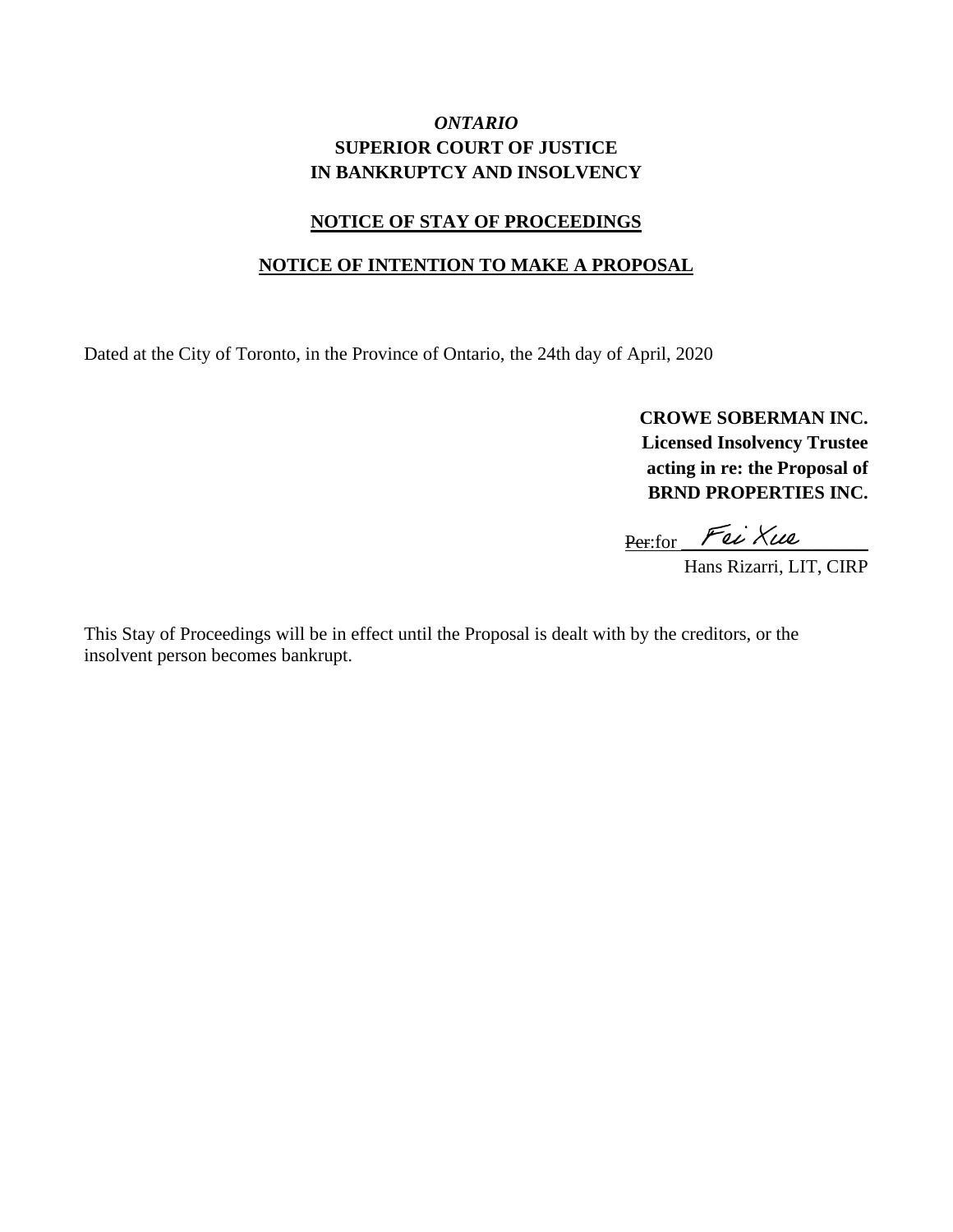Court No: 31-2639615 Estate No: 31-2639615

### *ONTARIO* **SUPERIOR COURT OF JUSTICE IN BANKRUPTCY AND INSOLVENCY**

**In the matter of the proposal of BRND PROPERTIES INC. of the Town of Uxbridge, in the Regional Municipality of Durham in the Province of Ontario**

### **NOTICE OF STAY OF PROCEEDINGS**

### **CROWE SOBERMAN INC.**

**Licensed Insolvency Trustee** 2 St. Clair Ave. E., Suite 1100 Toronto, Ontario, M4T 2T5

Telephone: (416) 929-2500 Fax: (416-929-2555 Toll Free: 1-877-929-2501